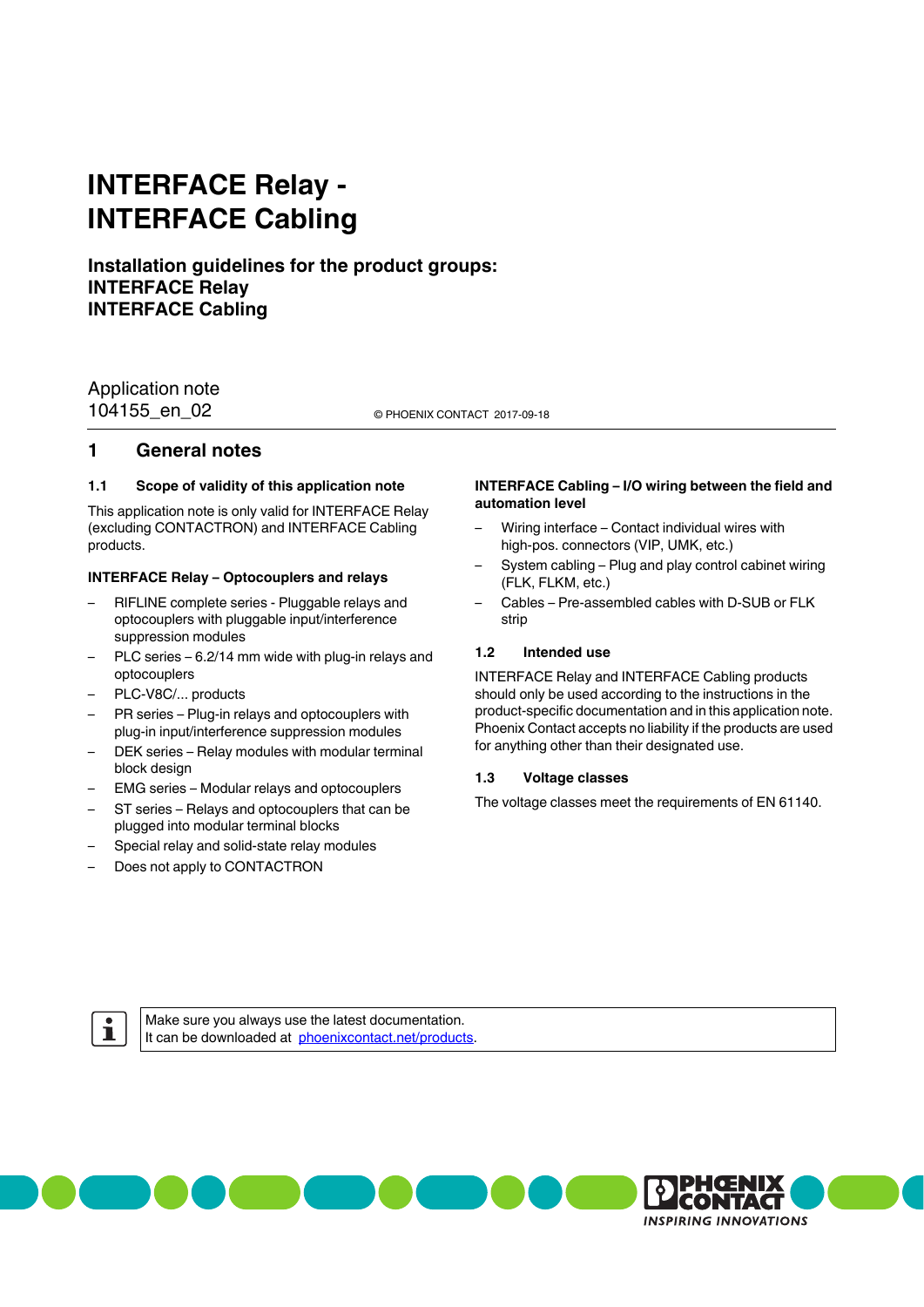## **2 Safety notes for use in the low voltage area**

## **2.1 Notes for personnel**



**WARNING:** INTERFACE Relay and INTERFACE Cabling products must only be used

by qualified personnel (qualified electricians or persons instructed in electrical engineering).

- An electrically skilled person who because of their training, experience and instruction, and knowledge of relevant standards, can assess any required operations and recognize any possible dangers. (Definition according to DIN VDE 1000-10)
- An electrically instructed person is someone who has been instructed and, if necessary, trained by an electrically skilled person in their required tasks and the possible dangers caused by incorrect handling and who has also been informed of the necessary safety equipment, personal safety equipment and safety measures. (Definition according to DIN VDE 1000-10)

## **2.2 Installation and startup**



**WARNING:** The power supply must be disconnected when carrying out any work (installation, maintenance, cleaning, etc.). Observe the national regulations and standards.



**WARNING:** During operation, this equipment may have dangerous, live parts.

They can therefore cause considerable damage to health or equipment, e.g., due to the unauthorized removal of protective covers or inadequate maintenance.



Observe the notes in the product-specific documentation.

It is prohibited for unqualified personnel to work on the products, on the machine or in their vicinity.

When working on the products and the system, you must always keep the operating instructions and other items of product documentation to hand and observe the information therein.

The application notes and the circuit details presented in the product-specific documentation should be understood in a general sense and the relevant application should be tested to see if they apply.

Phoenix Contact cannot guarantee the suitability of the procedures or the circuit suggestions described for the relevant application.

The products are to be classified as "not short-circuit-proof" in case "short-circuit-proof" or "conditionally short-circuitproof" are not specified in the product description. For the dimensioning of the overload protection devices take into account the connection cross-sections and the documented maximal continuous current (limiting continuous current).

## **2.3 Removing or replacing components**



## **WARNING: Dangerous contact voltage**

If live parts become freely accessible due to the removal, replacement or absence of components (e.g., fuses, connectors, etc.), if voltage is present (≥ SELV/≥ 25 V AC; ≥ 60 V DC) it should be assumed that dangerous contact voltage is present.



**WARNING:** Before removing, replacing or fitting components, disconnect the power to the application and ensure that it cannot be switched on again.

**WARNING:** Make sure the entire application is reassembled before switching the power back on.

If these instructions are not followed, there is a danger of damage to health or even of a life-threatening injury.

 $\mathbf{i}$ 

Observe the notes in the product-specific documentation.

## **2.4 Electrostatic discharge**

All items to be protected against ESD are supplied in an ESD bag.

Only qualified personnel should pack, unpack, mount, and remove an item while observing the ESD regulations.



## **NOTE: Electrostatic discharge**

The device contains components that can be damaged or destroyed by electrostatic discharge. When handling the device, observe the necessary safety precautions against electrostatic discharge (ESD), according to EN 61340-5-1 and DIN IEC/TR 61340-5-1 VDE 300-5-2.